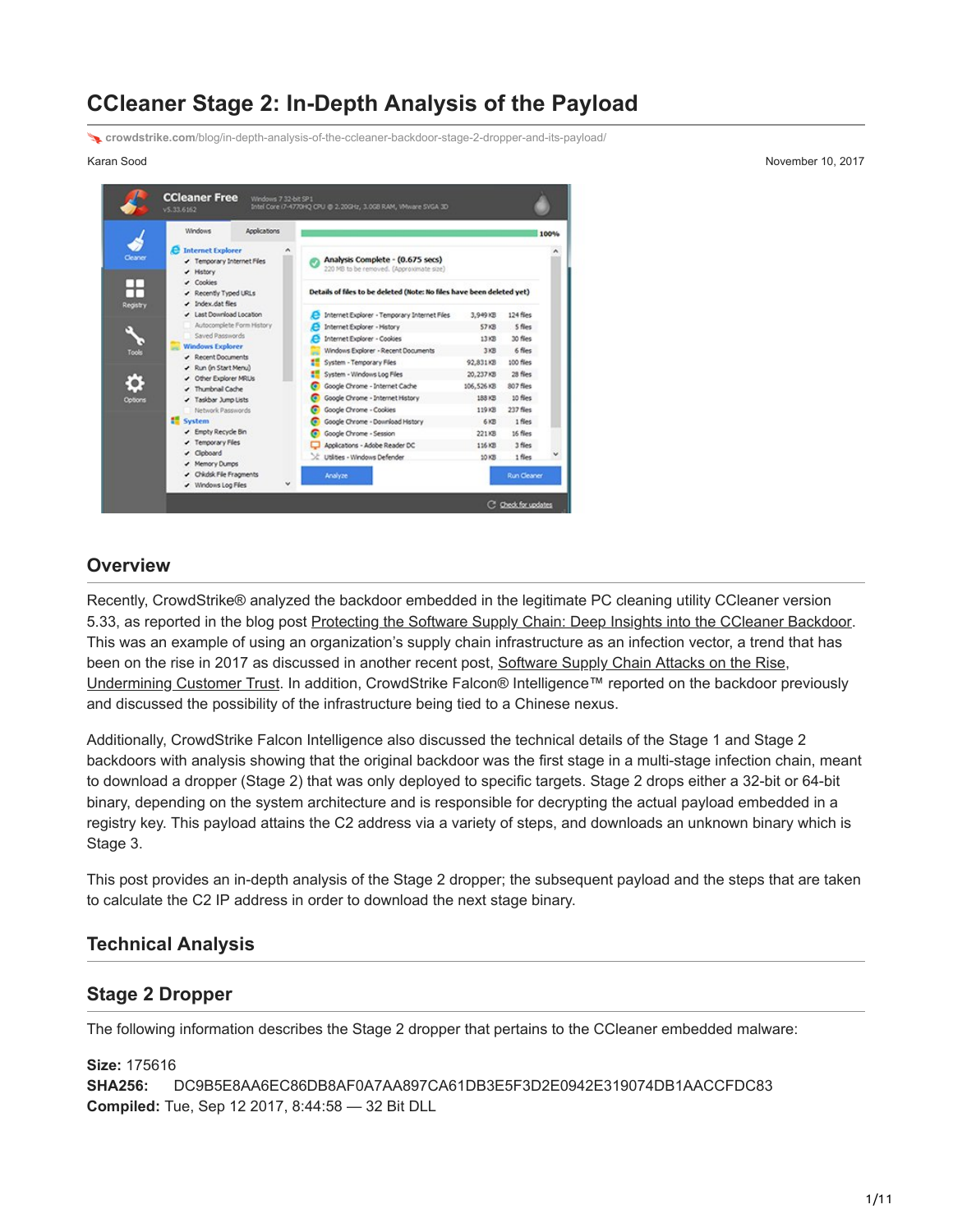Once executed, the dropper calls **IsWow64Process** to determine if it's being run in a 64-bit environment. Depending on the result, it will drop a 32-bit or 64-bit binary on the system. The binary is embedded within the malware itself, and it is zlib compressed. The dropper will zlib inflate itself and drop onto the victim computer. The dropper also performs system checks by accessing the USER\_SHARED\_DATA of its own process and querying the **NtMajorVersion** value to determine if the system is running Windows XP. The output determines the location of the dropped binary.

If XP x86:

location is C:\Windows\System32\spool\prtprocs\\w32x86\\localspl.dll

If XP x64:

location is C:\Windows\System32\spool\x64\localspl.dll

If Windows 7 or higher:

location is C:\Windows\System32\TSMSISrv.dll

## **Dropped Binary Information**

#### **32-bit**

**Full path on victim machine (Windows 7 or higher): C:\Windows\System32\TSMSISrv.dll Full path on victim machine (Windows XP):** C:\Windows\system32\spool\prtprocs\w32x86\localspl.dll **Size:** 173568 **SHA256:** 07FB252D2E853A9B1B32F30EDE411F2EFBB9F01E4A7782DB5EACF3F55CF34902 **Compiled:** Wed, Apr 22 2015, 18:20:39 — 32 Bit DLL **Version:** 2, 0, 4, 23 **File Description:** VirtCDRDrv Module **Internal Name**: VirtCDRDrv **Original Filename:** VirtCDRDrv.dll **Product Name:** VirtCDRDrv Module

#### **64-bit**

**Full path on victim machine (Windows 7 or higher):** C:\Windows\System32\TSMSISrv.dll **Full path on victim machine (Windows XP):** C:\Windows\system32\spool\prtprocs\x64\localspl.dll **Size:** 81408 **SHA256:** 128ACA58BE325174F0220BD7CA6030E4E206B4378796E82DA460055733BB6F4F **Compiled:** Tue, Apr 19 2011, 0:09:20 — 64 Bit DLL **Version:** 2.2.0.65 **File Description:** Symantec Extended File Attributes **Internal Name:** SymEFA **Original Filename:** EFACIi64.dll **Product Name:** EFA

It is important to note that both TSMSiSrv.dll and localspl.dll are actually the names of legitimate Microsoft Windows libraries. TSMSiSrv.dll's official description is "Windows Installer Coordinator for Remote Desktop Session Host Server" and it is loaded by the service "SessionEnv" that is the Remote Desktop Configuration service. According to MSDN, localspl.dll is a "Local Print Provider" and handles all print jobs directed to printers that are managed from the local server. This file is loaded by the service "Spooler" that is used for printing services.

After dropping the file, the dropper modifies its date/time stamp so that it matches that of C:\Windows\System32\msvcrt.dll.

Next, the dropper adds the following registry keys. (Note: This is specific to a 32-bit environment. Certain value such as file size will change if the malware is running in a 64-bit environment.)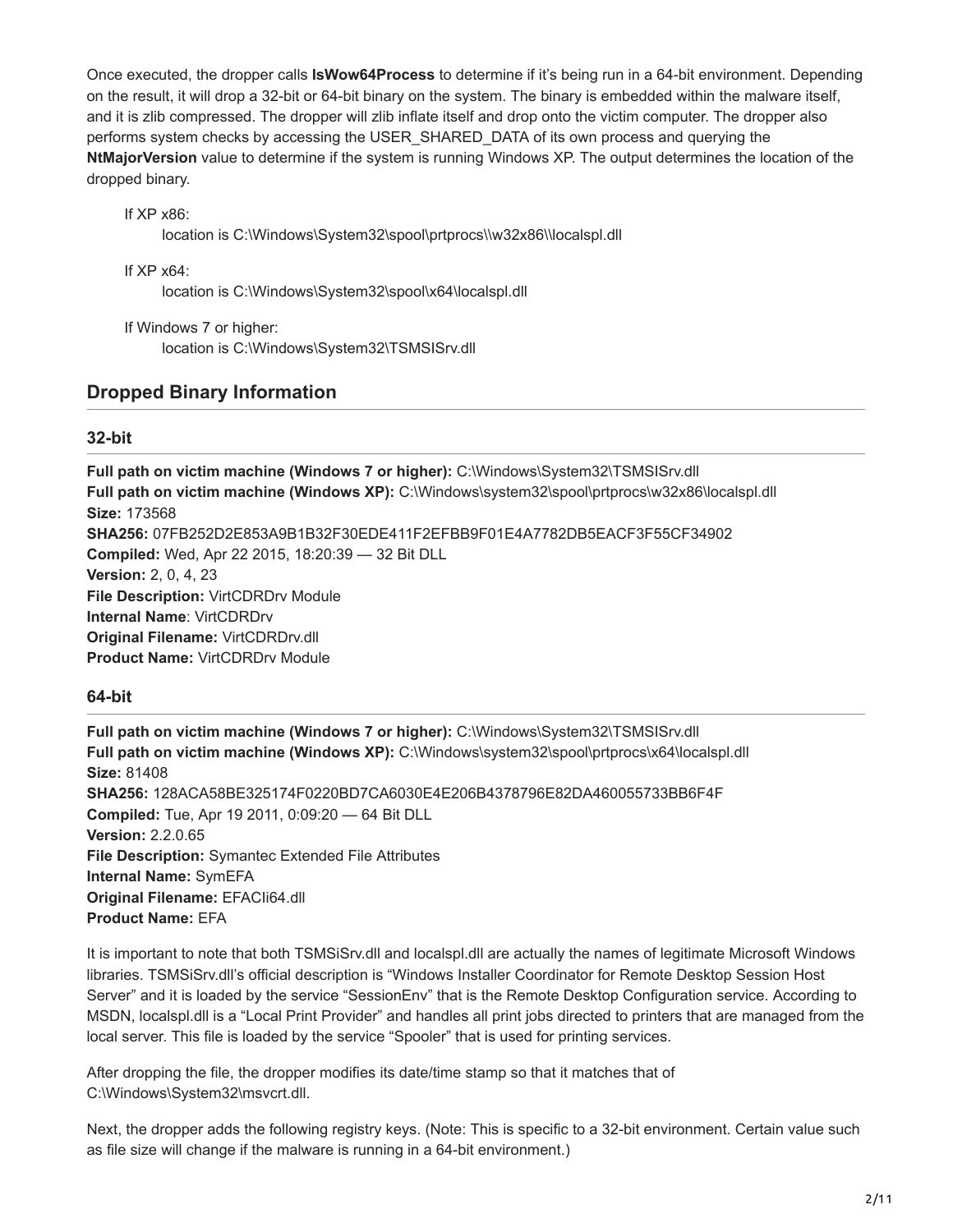- HKLM\SOFTWARE\Microsoft\Windows NT\CurrentVersion\WbemPerf\001  $\rightarrow$  2b 31 00 00. This is a hardcoded value. This is the size in bytes of the next registry key, which contains an obfuscated PE.
- HKLM\SOFTWARE\Microsoft\Windows NT\CurrentVersion\WbemPerf\002  $\rightarrow$  The dropper inserts a data blob in this key. The following explains the structure of the blob:

|   | <b>Position Byte Size Content</b> |                                   |
|---|-----------------------------------|-----------------------------------|
| 0 |                                   | Result of GetTickCount() * rand() |
|   |                                   | Result of GetTickCount() * rand() |
| 8 | 0x3123                            | Data blob                         |

- $\bullet$  HKLM\SOFTWARE\Microsoft\Windows NT\CurrentVersion\WbemPerf\003  $\rightarrow$  21 00 00 00. Hardcoded value. Size in bytes of the next registry key
- HKLM\SOFTWARE\Microsoft\Windows NT\CurrentVersion\WbemPerf\004 → Contains the following structure

| <b>Position</b> | <b>Byte Size Content</b> |                                                |
|-----------------|--------------------------|------------------------------------------------|
|                 | 4                        | Result of 0x5908FC83 ^ 0xF3289317 = 0xAA207F94 |
|                 | 4                        | Result of 0x40518AB1 ^ 0xF3289317 = 0xB37919A6 |
| 8               | 4                        | Result of GetTickCount() * rand()              |
| 12              | 4                        | Result of GetTickCount() * rand()              |
| 16              | 4                        | Result of GetTickCount() * rand()              |
| 20              |                          | 0x90                                           |

## **Leveraging Legitimate Services**

The dropper leverages an existing Microsoft Windows service to load the malware. Once the registries have been added, the dropper calls a function to modify and restart an existing service. If executing in Windows 7 or higher, it calls **OpenServiceA** on the existing service, "SessionEnv" — a service for Remote Desktop Configuration — and changes its configuration by calling **ChangeServiceConfigA** with the following parameters:

- hService = Service Handle
- ServiceType = SERVICE\_KERNEL\_DRIVER|SERVICE\_FILE\_SYSTEM\_DRIVER|SERVICE\_ADAPTER| SERVICE\_RECOGNIZER\_DRIVER|SERVICE\_WIN32\_OWN\_PROCESS|SERVICE\_WIN32\_SHARE\_PROCESS| SERVICE\_INTERACTIVE\_PROCESS|FFFFFEC0
- StartType = SERVICE\_AUTO\_START
- ErrorControl = SERVICE\_NO\_CHANGE
- BinaryPathName = NULL
- LoadOrderGroup = NULL
- pTagId = NULL
- pDependencies = NULL
- ServiceStartName = NULL
- Password = NULL
- DisplayName = NULL

This ensures that the service will auto-start upon system reboot (i.e., a persistence mechanism). The dropper then restarts the service, which invokes the legitimate windows library "SessEnv.dll" located in C:\Windows\system32. It is important to note that SessEnv.dll is loaded in the process svchost.exe. Analysis shows that it attempts to load the legitimate library %SystemRoot%\system32\TSMSISrv.dll by calling **LoadLibrary** on it to call the functions *StartComponent*, *StopComponent*, *OnSessionChange*, and *Refresh* as shown in the image below: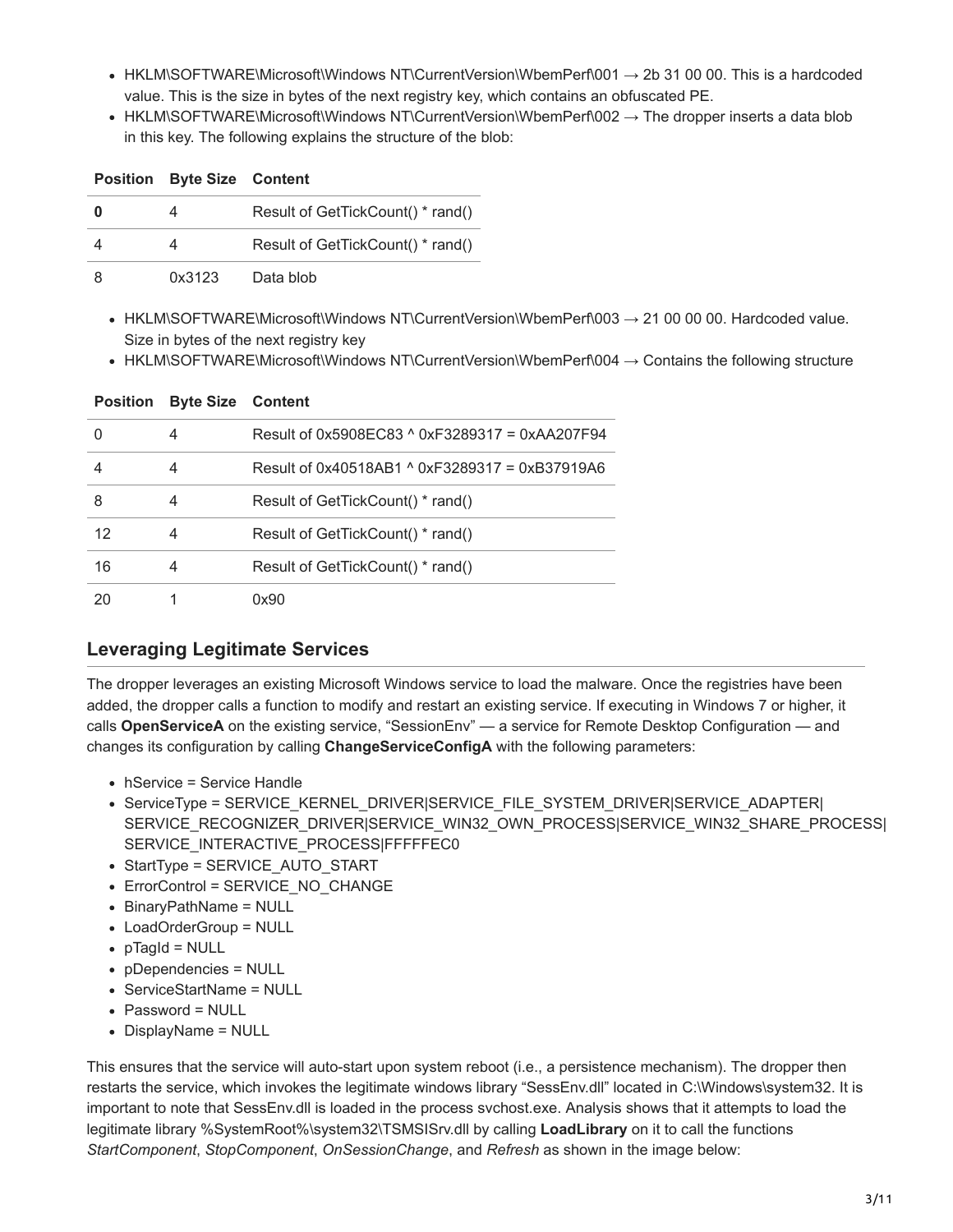```
u2 = this:
  v3 = ExpandEnvironmentStringsW(1pSrc, &TSMSISrv Library, 0x105u);
  if (103)goto LABEL_21;
  if (03 > 0x105)₹
    04 = 1359;
    goto LABEL_5;
  04 = 0;u5 = LoadLibraryW(&TSMSISrv_Library);
  *02 = 05;if('105")A\dot{B}EL_21:
    \overline{u4} = GetLastError();
LABEL 5:
    i\bar{f} ( v4 )
    \epsilonsub_408062ED(v2);
      if \sqrt{04} > 0)
        04 = 04 | 0x80070000;
    return v4;
  u7 = GetProcAddress(u5, "StartComponent");
  02[1] = 07;<br>if ( 07 )
  ₹
    u4 = GetLastError();<br>sub_40801251(4, "APPCMP_STARTCOMPONENTFN failed 0x%x", v4);
    qot\overline{o} LABEL 5;
  u8 = GetProcAddress(*u2, "StopComponent");
  02[2] = 08;if('108)₹
    u4 = GetLastError();<br>sub_40801251(4, "APPCMP_STOPCOMPONENTFN failed 0x%x", v4);
    goto LABEL 5;
  u9 = GetProcAddress(*v2, "OnSessionChange");
  02[4] = 09;
  if'(109)₹
    u4 = GetLastError();<br>sub_40801251(4, "APPSRUCMP_ONSESSIONCHANGE failed 0x%x", u4);
    goto LABEL_5;
  \mathcal{E}u10 = GetProcAddress(*u2, "Refresh");
  02[3] = 010,
  if('1010.)v11 = GetLastError();
    sub_40801251(4, "PFN_APPCMPREFRESH failed 0x%x", v11);
  \overline{\phantom{a}}return 04;
```
However, at this point in the execution, TSMSiSrv.dll is the name of the malicious binary created by the dropper; therefore, restarting the SessionEnv service loads the malware instead. Similarly, if the Windows version is XP, the malware takes the same steps on the service "Spooler." Upon restart, the service invokes C:\Windows\system32\spoolsv.exe, which then attempts to load the Windows library localspl.dll that is now the actual malware.

## **File Modifications**

As mentioned earlier, Stage 2 drops either a 32-bit or 64-bit binary on the victim system. Similar to the Stage 1 dropper, which was a modified version of the legitimate utility CCleaner, the 32-bit and 64-bit binaries are modified versions of VirtCDRDrv.dll (a module developed by Corel, Inc.) and EFACLi64.dll (a module developed by Symantec), respectively. However, it should be noted that unlike the trojanized version of CCleaner, these files are NOT signed.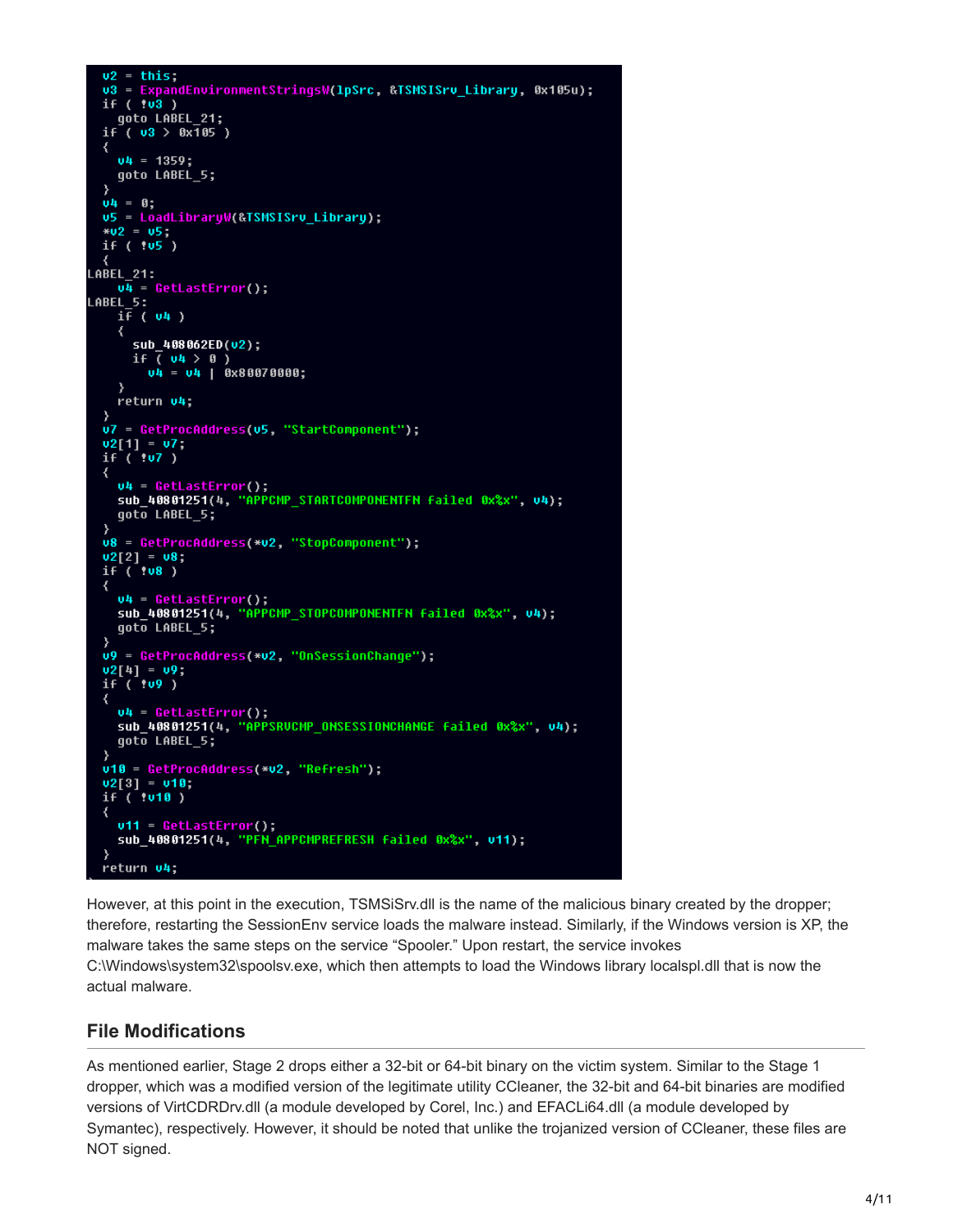## **VirtCDRDrv.dll 32-bit**

Analysis shows that the **\_\_security\_init\_cookie** function of the file has been modified. Normally this function is used as mitigation against buffer overflows; however, in this case, a few extra instructions have been added to the end of the function to initialize a global variable. The image below displays the difference between the clean VirtCDRDrv.dll (labeled primary on the left), and the trojanized one on the right.



The primary difference is the set of instructions at the end of the **\_\_security\_init\_cookie** function. Specifically, these instructions insert a memory address in a global pointer; the memory address is the image base address + 0x1C22E, inserted in the global variable located at image base address + 0x2ACA4 as seen below.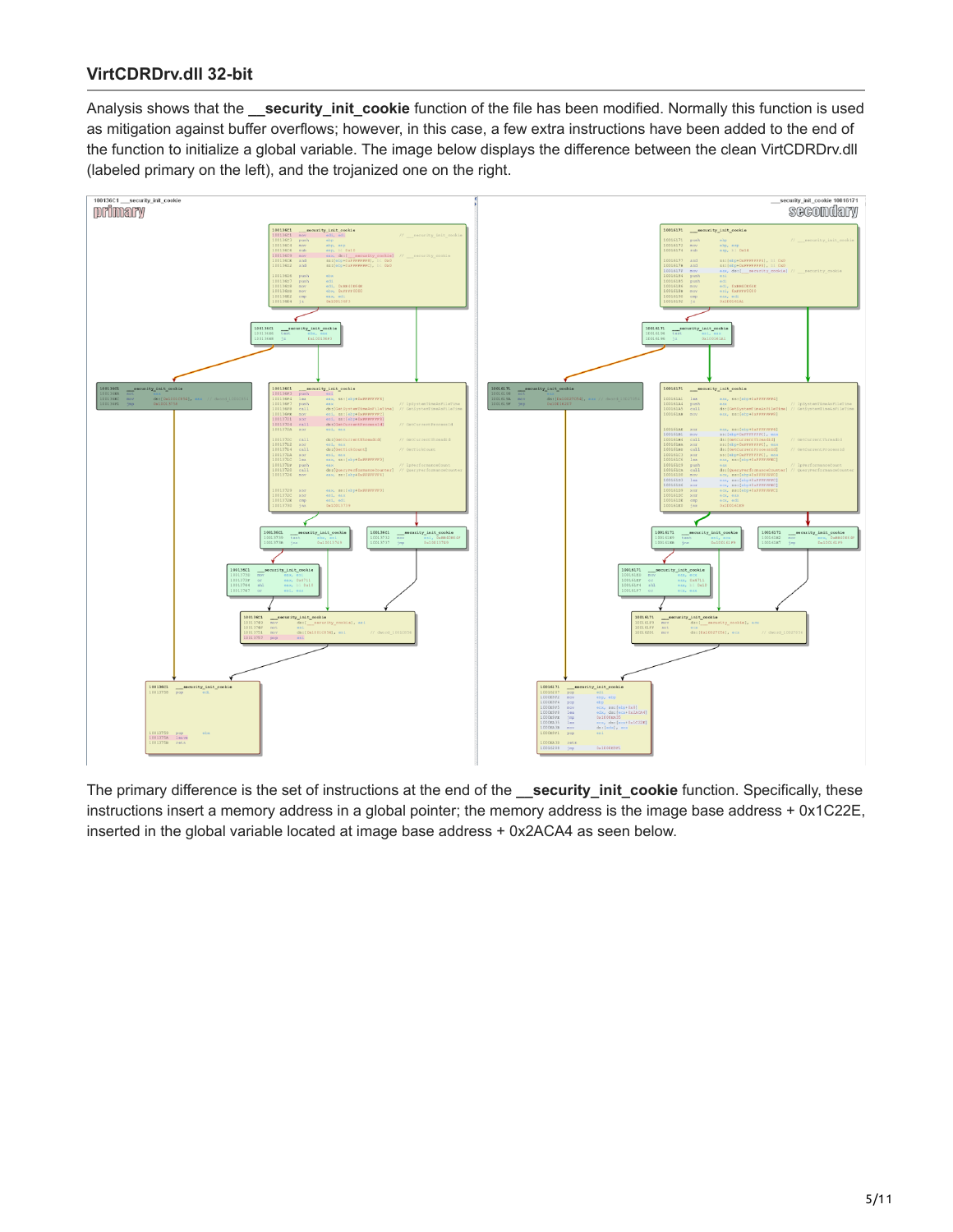| $\blacksquare$ |                                                              |
|----------------|--------------------------------------------------------------|
|                | 6545E9F1 ; START OF FUNCTION CHUNK FOR security init cookie  |
| 6545E9F1       |                                                              |
|                | 6545E9F1 loc 6545E9F1:                                       |
|                | 6545E9F1 pop esi                                             |
|                | 6545E9F2 mov esp, ebp                                        |
|                | 6545E9F4 pop ebp                                             |
|                | 6545E9F5 mov ecx, [ebp-arg_0]                                |
|                | 6545E9F8 lea edx, [ecx-2ACA4h]                               |
|                | 6545E9FE imp short loc 6545EA35                              |
|                | 6545E9FE ; END OF FUNCTION CHUNK FOR __ security_init_cookie |
|                |                                                              |
|                |                                                              |
| <b>HAE</b>     |                                                              |
|                |                                                              |
|                | 6545EA35 ; START OF FUNCTION CHUNK FOR security init cookie  |
| 6545EA35       |                                                              |
|                | 6545EA35 loc 6545EA35:                                       |
|                | 6545EA35 lea ecx, [ecx+1C22Eh]                               |
|                | 6545EA3B mov [edx], ecx                                      |
| 6545EA3D retn  | 6545EA3D ; END OF FUNCTION CHUNK FOR security init cookie    |

Once the **\_\_security\_init\_cookie** function is done, the **\_\_DLLMainCRTStartup** function is called, which then makes the call to the function located at the memory address that was inserted into the global variable. This function is responsible for the core functionality of the dropped file. It should be noted that the malicious function is called prior to the entry point of the binary being reached.

#### **EFACIi64.dll 64-bit**

The 32-bit binary and the 64-bit dropped file have been modified in the same manner. As seen in the image below, the only difference in the **\_\_security\_init\_cookie** function between the legitimate utility (on the left) and the trojanized version is a jmp instruction at the end of the function.



This jmp instruction leads to the following instructions:

| loc 6938895C: |                     | ; CODE XREF: .text:000000006938F6D2↓i<br>; DATA XREF: .pdata:0000000069394648↓o |
|---------------|---------------------|---------------------------------------------------------------------------------|
|               | push<br>pop<br>retn | $lea$ $rdx$ , $[rsi+12891h]$<br>rdx<br>qword ptr [rsi+13CC0h]                   |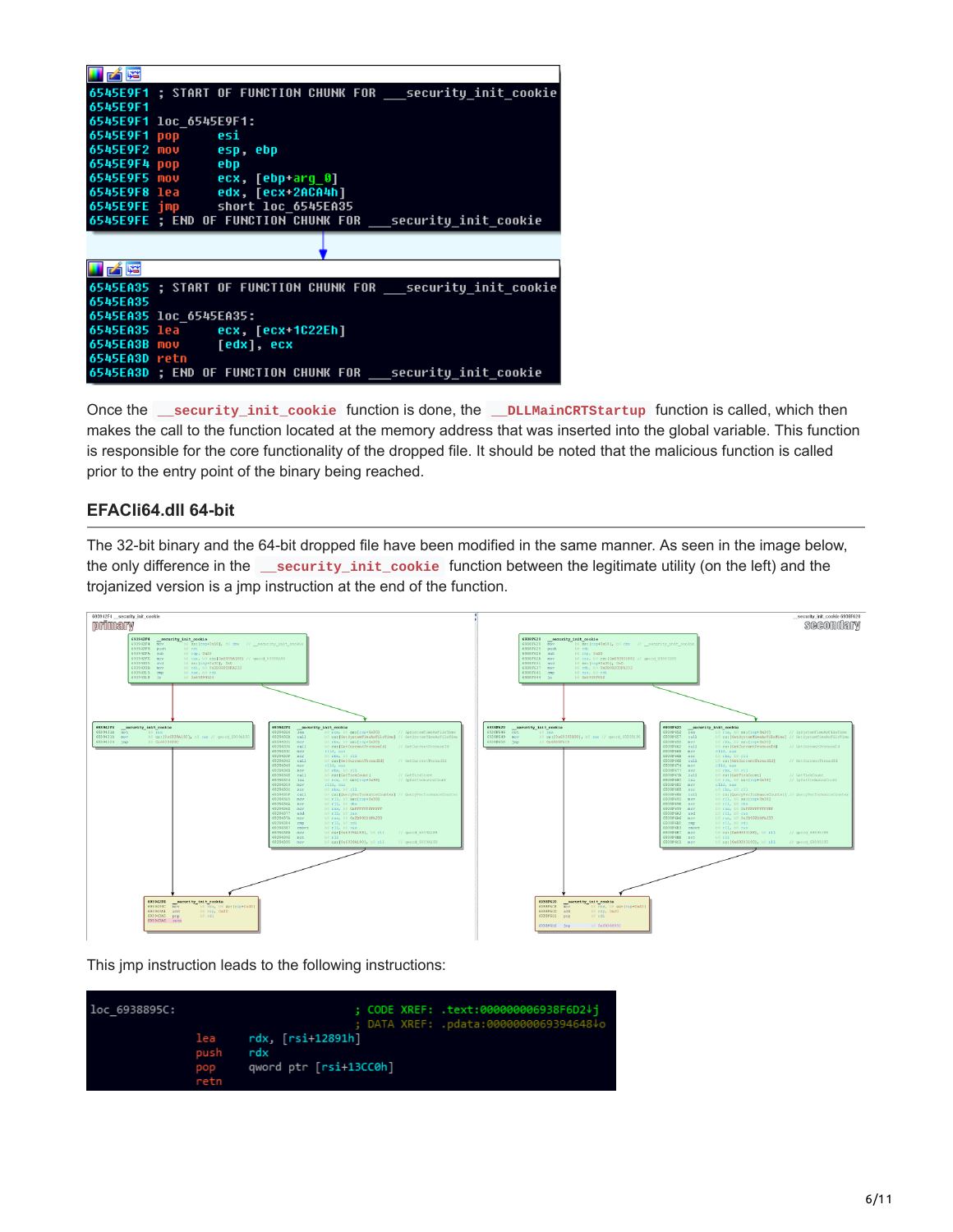This inserts the memory address located at image base address + 0x12891 in the global variable located at image base address +0x13CC0. Similar to the 32-bit binary, the malicious function at image base address + 0x12891 is called before the entry point is reached and is responsible for the core functionality of the malware.

## **Dropped Binary**

Once loaded by the service, the binary reads the registries created earlier by the dropper. It allocates a block of memory and reads the data blob from HKLM\SOFTWARE\Microsoft\Windows NT\CurrentVersion\WbemPerf\002. In addition, it also reads the first 2 DWORDS from HKLM\SOFTWARE\Microsoft\Windows NT\CurrentVersion\WbemPerf\002, XORs them with the value 0x0xF3289317 and prepends them to the data blob. Together, this structure forms a shellcode appended by obfuscated data.

## **Shellcode**

The shellcode utilizes the following scheme, reproduced in Python, to deobfuscate the embedded data:

indata = [0xb4, 0x28, 0x00, 0x00, 0xd8, 0x41, 0x00, 0x00, 0x5f, 0xe1, 0x60, 0x8b, 0x7d, 0x2a] #snippet of obfuscated data outdata =  $\Box$  $key = 0x5d4fc941$ for i in range(0, len(indata)): keymod = ((key \* 0x343FD) & 0xffffffff) + 0x269EC3 key = keymod  $nkey = (keymod \gg 0x10)$  & 0xff

outdata.append(indata $[i+8]$  ^ nkey)

It should be noted that the above is a modified version of the Windows function rand(). The decoded data is a set of instructions to unpack yet another shellcode and a DLL in memory. The resultant DLL is the main payload of Stage 2 and, similar to Stage 1, is missing the IMAGE\_DOS\_HEADER as a possible means to circumvent AV solutions that search for the MZ header in memory. The shellcode that is decoded alongside the DLL is responsible for resolving the needed APIs and calling the OEP (Original Entry Point) of the DLL in memory.

```
0000000: 0000 0000 0000 0000 0000 0000 0000 0000 ................
0000010: 0000 0000 0000 0000 0000 0000 0000 0000 ................
0000020: 0000 0000 0000 0000 0000 0000 0000 0000 ................
0000030: 0000 0000 0000 0000 0000 0000 d000 0000 ................
0000040: 0000 0000 0000 0000 0000 0000 0000 0000 ................
0000050: 0000 0000 0000 0000 0000 0000 0000 0000 ................
0000060: 0000 0000 0000 0000 0000 0000 0000 0000 ................
0000070: 0000 0000 0000 0000 0000 0000 0000 0000 ................
0000080: 0000 0000 0000 0000 0000 0000 0000 0000 ................
0000090: 0000 0000 0000 0000 0000 0000 0000 0000 ................
00000a0: 0000 0000 0000 0000 0000 0000 0000 0000 ................
00000b0: 0000 0000 0000 0000 0000 0000 0000 0000 ................
00000c0: 0000 0000 0000 0000 0000 0000 0000 0000 ................
00000d0: 5045 0000 4c01 0400 f09b b759 0000 0000 PE..L......Y....
00000e0: 0000 0000 e000 0e21 0b01 0600 0026 0000 .......!.....&..
00000f0: 0016 0000 0000 0000 0010 0000 0010 0000 ................
0000100: 0040 0000 0000 0010 0010 0000 0002 0000 .@..............
0000110: 0400 0000 0000 0000 0400 0000 0000 0000 ................
0000120: 0070 0000 0004 0000 0000 0000 0200 0000 .p..............
0000130: 0000 1000 0010 0000 0000 1000 0010 0000 ................
0000140: 0000 0000 1000 0000 0000 0000 0000 0000 ................
0000150: 5c41 0000 b400 0000 0000 0000 0000 0000 \A..............
0000160: 0000 0000 0000 0000 0000 0000 0000 0000 ................
```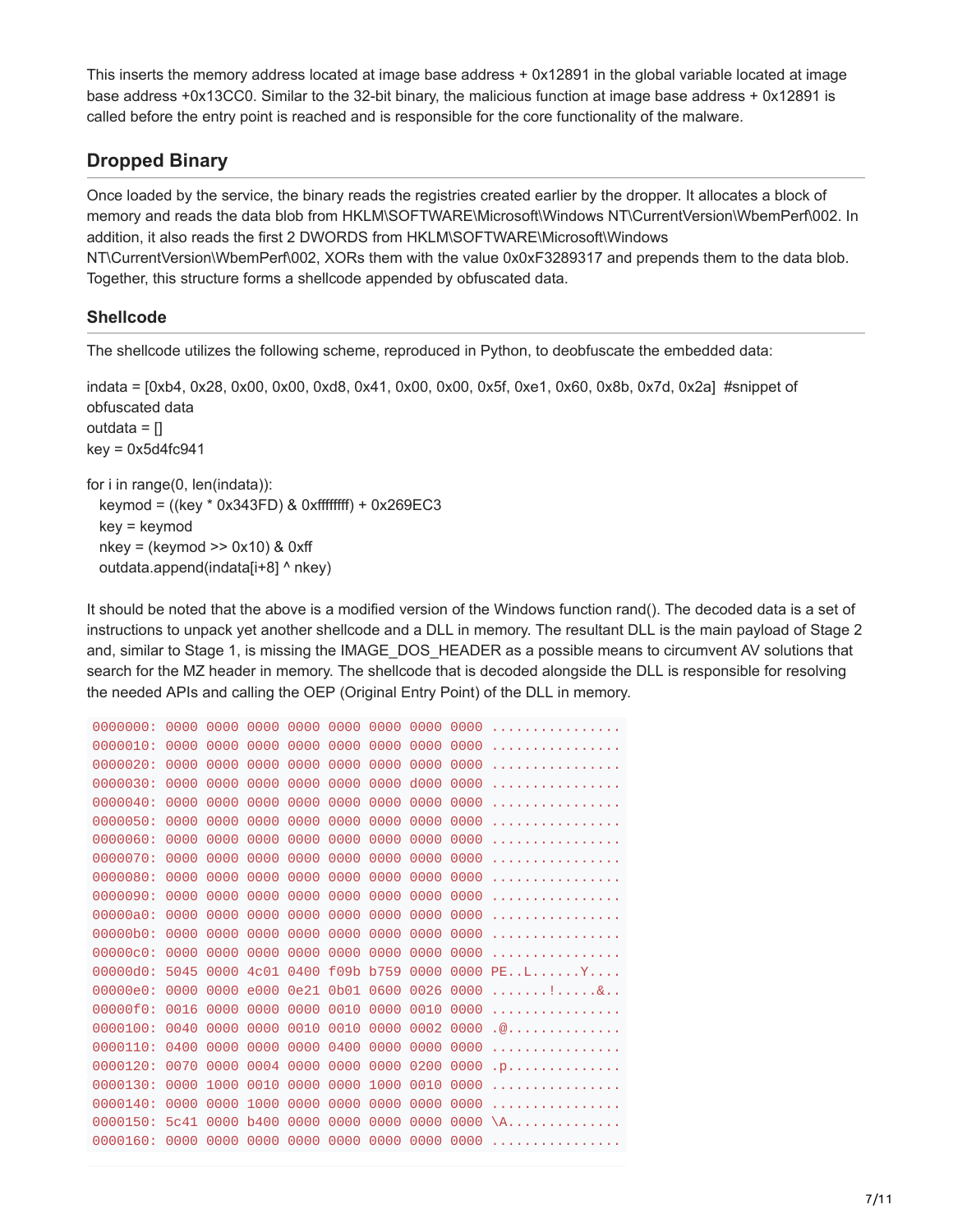|  |  |  |  | $00001c0$ : 0000 0000 0000 0000 2e74 6578 7400 0000 text                          |
|--|--|--|--|-----------------------------------------------------------------------------------|
|  |  |  |  | $00001d0: 9025 0000 0010 0000 0026 0000 0004 0000 .$ %&                           |
|  |  |  |  |                                                                                   |
|  |  |  |  |                                                                                   |
|  |  |  |  |                                                                                   |
|  |  |  |  | $0000210$ : 0000 0000 4000 0040 2e64 6174 6100 0000 $\emptyset$ $\emptyset$ .data |
|  |  |  |  | $0000220$ : 4406 0000 0050 0000 0006 0000 0034 0000 DP4                           |
|  |  |  |  | $0000230: 0000 0000 0000 0000 0000 0000 4000 0000  \dots  \dots$                  |
|  |  |  |  | 0000240: 2e72 656c 6f63 0000 c202 0000 0060 0000 .reloc                           |
|  |  |  |  |                                                                                   |

#### **Payload**

Upon being loaded in memory, the payload creates a thread that performs the core functionality of Stage 2. It creates an event named Global\KsecDDE and only commences execution if the event creation is successful. Analysis shows that there are multiple encoded URLs embedded within the payload, and they are deobfuscated using the scheme reproduced in Python below:

```
indata = [0xec, 0x87, 0x10, 0x23, 0xf5, 0x6d, 0xf7, 0x9a, 0x35, 0x1e, 0x82, 0xd6, 0xbc, 0x5f,
0x94] #indata = [0xe3, 0x96, 0x10, 0x7d, 0xe7,0x33, 0xb7, 0xd7, 0x3e, 0x12, 0xd8, 0xd0, 0xac,
0x49, 0xba, 0x13, 0xd0, 0x40, 0xc5, 0xd2, 0x68, 0xf6, 0x37, 0x3a, 0x1d, 0xbb, 0xd6, 0xad, 0x97,
0xcf, 0x88, 0xdc, 0xa3, 0x3a, 0x4d, 0x2e, 0xdb, 0x8d, 0xe3, 0xf8, 0xf4, 0x20, 0x38, 0x7c, 0xc3,
0xe5, 0x69, 0xfb, 0x40, 0x40, 0xb5, 0x5e, 0x7a, 0xa5, 0x40, 0x7d, 0x4a, 0x6e, 0x85, 0x76, 0x9a,
0xf0]
#indata = [0xe3, 0x96, 0x10, 0x7d, 0xe7, 0x33, 0xb7, 0xd7, 0x3c, 0x15, 0x82, 0xcb, 0xbc, 0x4a,
0xe6, 0x13, 0xd7, 0x3, 0x9d, 0xce, 0x7f, 0xf3, 0x35, 0x2b, 0x10, 0xf7, 0xd4, 0xbe, 0x9e, 0xcf,
0x8c, 0x9d, 0xf0, 0x3c, 0x4d, 0x6b, 0x92, 0x9b, 0xe1, 0xfa, 0xa8, 0x1b, 0x22, 0x7a, 0x9a, 0xe7,
0x72, 0xE5, 0x51, 0x43, 0xfd, 0x0c, 0x2c, 0x94, 0x72]
keyinit = 0xd35125
outdata = []for i in range(0, len(indata)-1):
   keymod = (0x17879ef * keyinit) & 0xffffffff
   keybyte = keyword & Qxffkeyinit = keymod \gg 8outdata.append(indata[i] \land keybyte)
print ''.join(map(chr, outdata))
```
Following are the decoded URLs:

- get.adoble[.]net
- https://en.search.wordpress[.]com/?src=organic&q=keepost
- https://github[.]com/search?q=joinlur&type=Uses&utf8=%E2%9C%93

Before connecting to any of the above, the payload first attempts to connect to [https://www.microsoft.com.](https://www.microsoft.com/) If that fails, the payload then attempts to connect to [http://update.microsoft.com.](http://update.microsoft.com/) This is to perform a connectivity test to ensure that the victim computer is connected to the internet. The payload also ensures that the received data contains the string "Microsoft" or "Internet Explorer"; apart from a connectivity test, this could also be seen as an anti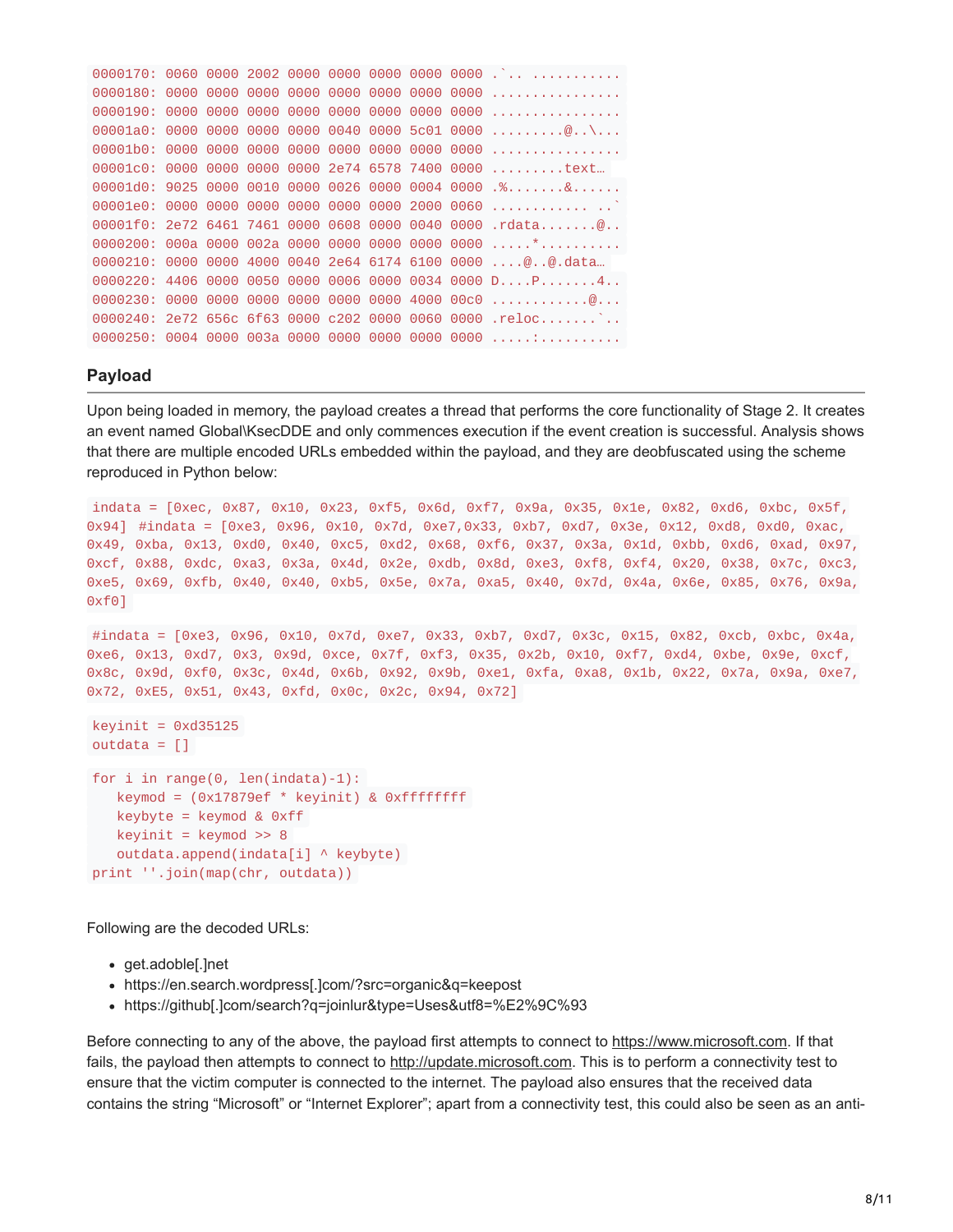sandbox technique. If the test passes, a global variable Connectivity\_Flag is set to 1, after which the malware attempts to connect to either the WordPress or the Github URL. At the time of analysis, the Github URL was not available.

The following is the data returned by the WordPress URL:

| WordPress.com                                                                                             | <b>Features</b> | <b>Themes</b> | <b>Plans</b> |
|-----------------------------------------------------------------------------------------------------------|-----------------|---------------|--------------|
| <b>Results for keepost</b>                                                                                |                 |               |              |
| keepost                                                                                                   |                 | <b>Search</b> |              |
| ORDER BY RELEVANCE DATE                                                                                   |                 |               |              |
| keepostblog on ptoken=000000006B48622B00000000000000000&<br>keepostblog.wordpress.com/2017/09/20/keepost/ |                 |               |              |

If the connection is a success, the malware parses the retrieved data for the string "ptoken=". As the above image shows, the ptoken value is "000000006B48622B0000000000000000&". The malware converts the string value to a long integer value in base 16 by calling **strtoul**. The result is the DWORD 0x6B48622B, which is then XORd with the value 0x31415926 (value of Pi) to get the value 0x5A093B0D, which translates to the IP address 13.59.9.90.

If the payload fails to connect to both the Github and WordPress URLs, it will attempt to connect to get.adoble[.]com to calculate an IP address. It gets the *hostent* structure by calling **gethostbyname** on the domain, which then gives it a NULL terminated list of IP addresses associated with the domain. The first 2 IP addresses will then be used to calculate the IP address using the algorithm reproduced in Python below:

```
import struct
import socket a1 = 0x659C2A88 # Addresses are returned in network byte order
a2 = 0x6B442ABF # These are just for example purposes def mod_record(rr):
  rr1 = (((rr & 0xff000000) / 0x1000000) ^ (rr & 0xff)) * 0x1000000
  rr2 = (((rr & 0xff0000) / 0x10000) ^ ((rr & 0xff00) / 0x100)) * 0x10000
  rr3 = rr & 0xff00rr4 = rr & Qxffreturn (rr1 | rr2 | rr3 | rr4) newa1 = mod\_record(a1)newa2 = mod record(a2)newIP = (newa2 & 0xffff0000) | (newa1 >> 0x10) # newIP = 0xD46EEDB6
print socket.inet_ntoa(struct.pack("<L", newIP)) # Output is 182.237.110.212
```
Next, the malware calculates a checksum of the victim computer name using the following algorithm:

```
import struct compname = "WIN-CHB5K9B5QOM" #example of computer name
checksum = 0hss = compname.encode('hex')
indata = \lceil \rceili = 0def swap(d):
  return struct.unpack("<I", struct.pack(">I", d))[0]
while 1:
  idata = hss[i:i+8]if len(idata) < 8:
```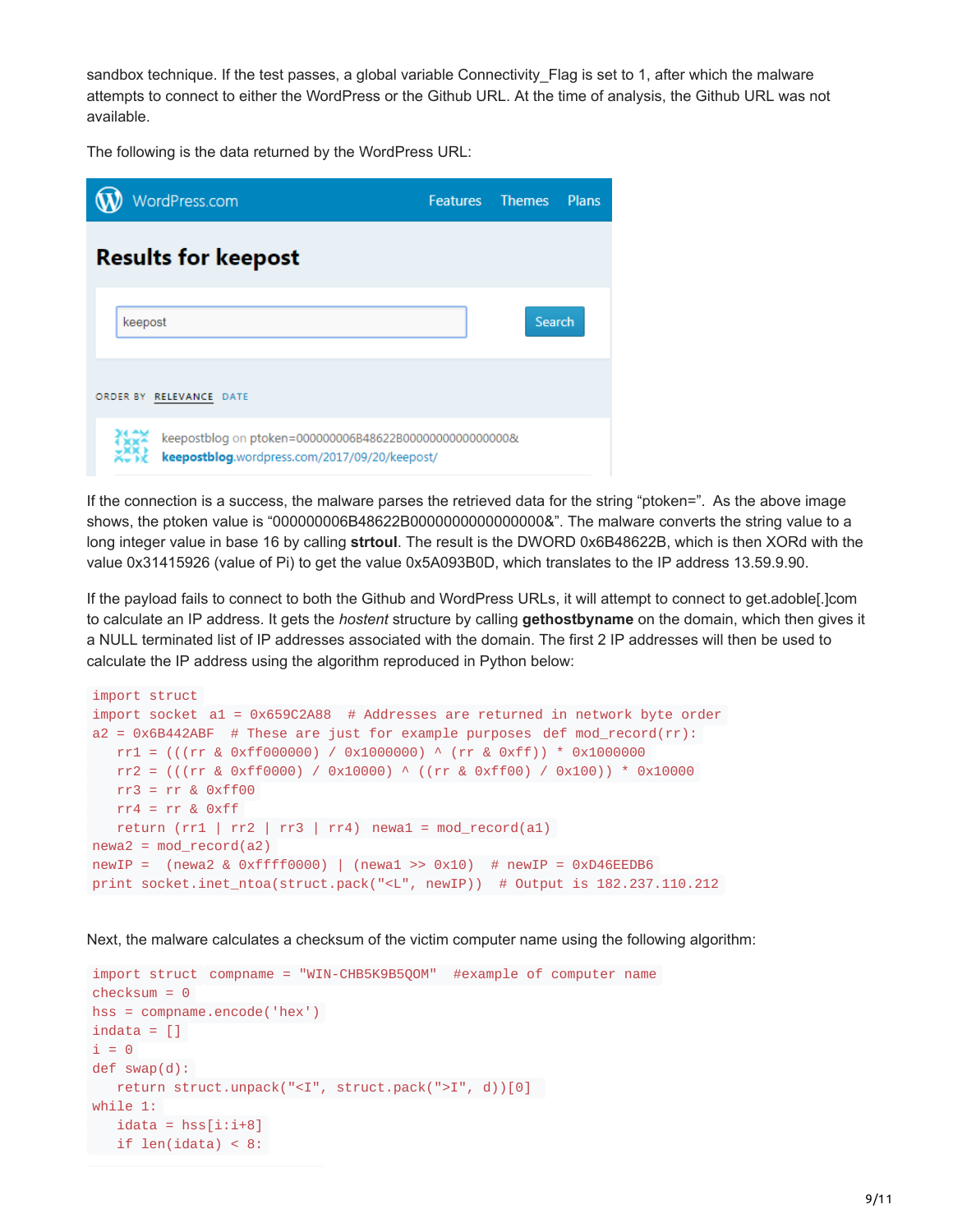```
numz = 8 - len(idata)strz = '0' * numz
      idata = idata + strz
  indata.append(idata)
  i += 8if i \geq 1en(hss):
      break
for i in indata:
  i_{-} = int(i, 16)
  i_{-} = swap(i_{-})
  i_{-} = (i_{-} * 0x5E1F1AE) & 0xfffffffff
checksum = (checksum + i) & 0xffffffff print hex(checksum)
```
This checksum value is then added to the volume serial number of the victim computer. The LOWORD of the resultant DWORD is then added to the value 0x2DC6C0 to get a unique value. Next, the malware creates a socket and sets up the following packet to send to the newly calculated IP via a DNS query:

| <b>Type</b> | Value                                                                                                     |
|-------------|-----------------------------------------------------------------------------------------------------------|
|             | Transaction ID LOWORD of the unique value calculated earlier using the checksum and volume serial number. |
| Flags       | 0x100. Denotes that the message is a query.                                                               |
| Questions   | 0x1. Number of queries.                                                                                   |
| Query       | ds.download.windowsupdate.com                                                                             |
| Type        | 0x1. Type A (Host Address)                                                                                |
| Class       | $0x0001$ . IN (Internet)                                                                                  |

Following is the actual UDP stream seen during analysis:

```
0000000: d47a 0100 0001 0000 0000 0000 0264 7308 .z............ds.
0000010: 646f 776e 6c6f 6164 0d77 696e 646f 7773 download.windows
0000020: 7570 6461 7465 0363 6f6d 0000 0100 0100 update.com.....
```
At the time of analysis, the IP address was not available; however, analysis shows that the malware performs the following checks on the received response from the IP to ensure its authenticity.

- Transaction ID is 0xD47A (same as the query)
- Total Answer RRs field is 4. Number of entries in the resource record list.
- The 38th word is the value 0x06A4
- The 48th word is the value 0x0A8C

## **Stage 3**

The malware takes values from the response stream at various positions, and calculates the Stage 3 C2 in the following manner:

- First octet  $\rightarrow$  59th byte  $\land$  62nd byte
- Second octet  $\rightarrow$  76th byte  $^{\wedge}$  78th byte
- Third octet  $\rightarrow$  93rd byte  $\land$  94th byte
- Fourth octet  $\rightarrow$  110th byte